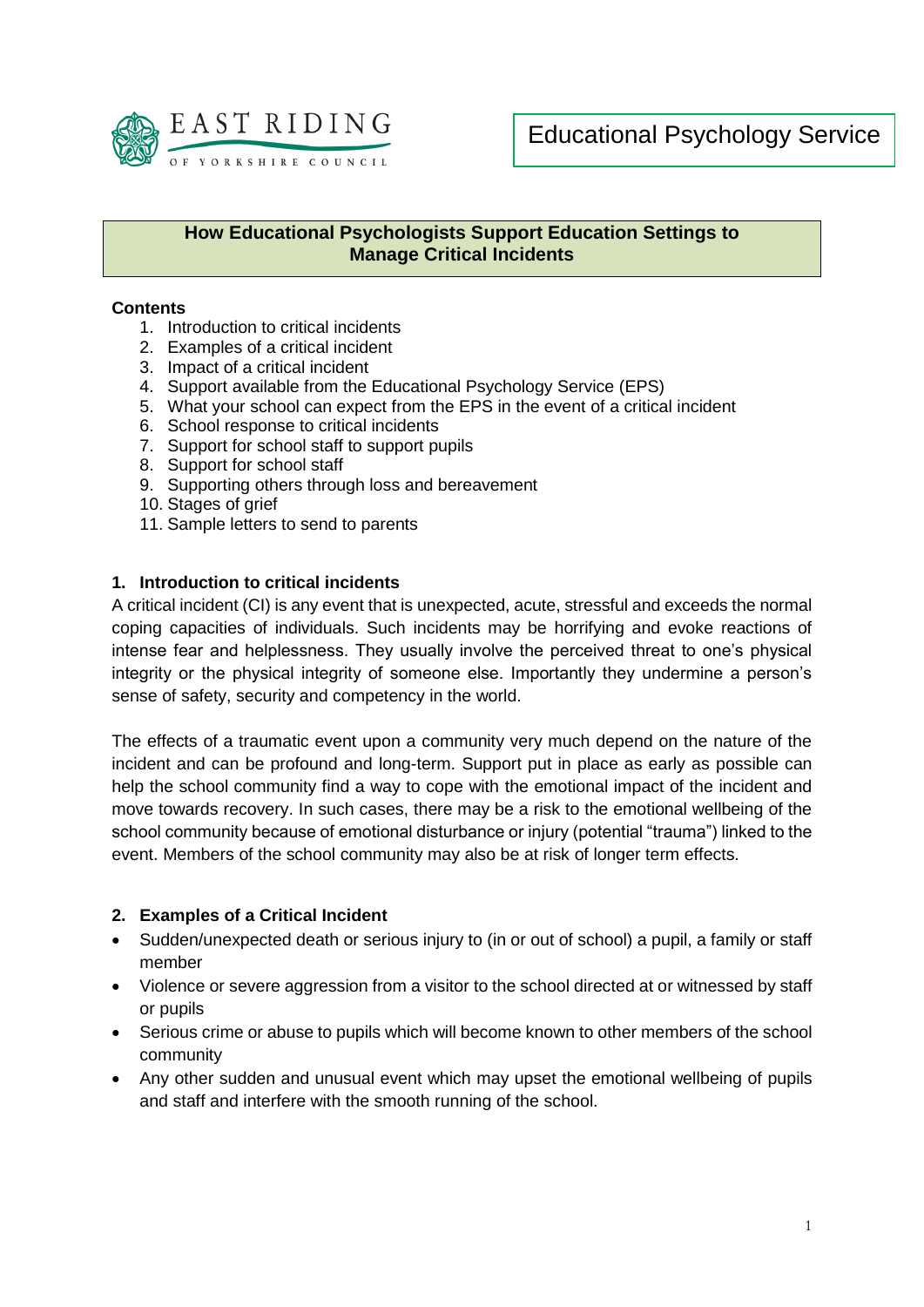## **3. Impact of a Critical Incident**

Individuals involved in the incident, whether directly or indirectly, can be affected in different ways which can include:

- sleep disturbance and/or recurrent dreams
- disturbing images and memories of the event
- impairment of memory
- feelings of quilt
- feelings of detachment
- difficulty in retaining concentration
- diminished interest in significant activities (e.g. exams)
- avoidance of activities which recall the event

## **4. Support available from the Educational Psychology Service (EPS)**

On notification of a death or serious injury to a pupil or member of staff, the Local Authority can offer post-incident support from a range of services, including the Educational Psychology Service (EPS). When the EPS is notified of a child death (or the death of a member of staff), an Area Senior Educational Psychologist (EP) will liaise with the school about the support needed. Schools can also contact the Service directly on 01482 394000 (option 4 then option 2).

The primary role of the EPS is to advise and support school staff who work with pupils. Best practice indicates that pupils need to be with people (adults and peers) they know and trust, and so educational psychologists focus on supporting and helping the school staff to provide the emotional support for their pupils. This is particularly important as school staff are around their pupils in the longer term and are in a good position to monitor changes in pupil wellbeing over the days and weeks following an incident. How this is managed will be dependent on the consultations between the school and the EPS and the resilience of the community.

## *5.* **What your school can expect from the EPS in the event of a Critical Incident**

*The appropriate support will be negotiated with the Area Senior EP during the first response*

- Contact from the identified EP Team as soon after the event as possible, ideally this response will also involve the school's link EP.
- Support with arrangements for managing the situation after it has occurred e.g. checking information dissemination, briefing staff, breaking news to pupils, etc.
- Advice and support to help the school with the short-term support arrangements (memorials) and longer-term support arrangements (anniversary of the incident or other significant dates).
- 'Psychological First Aid'; listening and advising on concerns raised by pupils and staff. This is concerned with normalising the responses that individuals may experience and focus on helping the school community to recover.
- Support and advice for staff on working with individuals or groups of pupils.
- Guidance about the grieving process and the impact of trauma on emotional wellbeing.
- Advice about identifying and supporting vulnerable individuals.
- $\bullet$  Information and links to support organisations and websites  $-$  e.g. for bereavement counselling.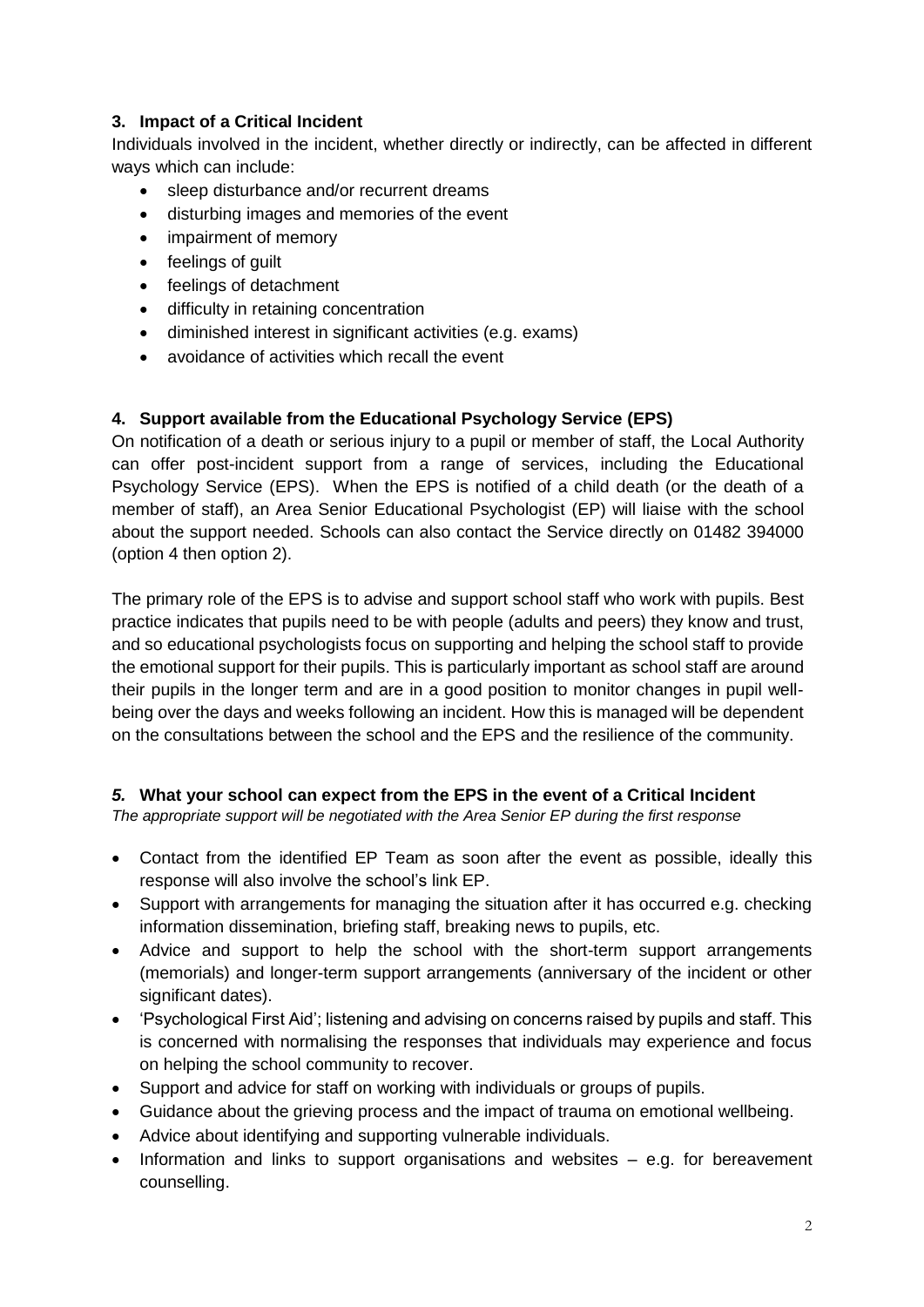- Advice on resource materials which may be useful for staff, pupils, parents/carers
- Advice for developing school's arrangements in managing subsequent Critical Incidents.
- Discuss with school whether there is any follow up work or any training needs for the future around issues linked to critical incidents, loss and bereavement.

### **6. School response to Critical Incidents**

- **Have a plan** for the first few days after the event. The EP can help you with planning.
- **Hold a staff meeting** as soon as possible to share the plan and any relevant information. Meet regularly to feedback and monitor the situation.
- **Maintain structure and stability** within the school, keep things as normal as possible. It would be best, however, not to have tests or major projects within the first few days.
- **Provide teachers and parents with information** about what to say and do for children in school and at home.
- **Have teachers provide information directly to their pupils**, not during the public address announcements or assemblies. Assure children that they are safe and that school is well prepared to take care of all children at all times. Give pupils a narrative for what has happened – help them to make sense of what has happened. Pupils will benefit from having an honest explanation, at a level appropriate for their age and understanding. It may be that the parents/carers need some support to do this.
- **Allow time for age appropriate classroom discussion** and activities. Do not expect teachers to provide all of the answers. Teachers should ask questions and guide the discussion, but not dominate it. Other activities can include art and writing projects. Encourage pupils to ask questions and give them honest answers at an appropriate level of detail. Not all information has to be given at once; additional detail can be built in later on. Younger children in particular may need to ask questions repeatedly and to be given honest and consistent responses. Allow opportunities for the pupils to talk about what has happened if they wish to but do not push them to.
- **Identify pupils and staff who may need or want extra support**. It is important to ensure appropriate monitoring procedures are in place so any individuals (pupils and staff) who are particularly vulnerable can be identified and supported. This includes those who:
	- $\triangleright$  witnessed the event
	- $\triangleright$  are related to or are friends of those involved
	- $\triangleright$  were injured
	- $\triangleright$  blame themselves or are being blamed by others
	- $\triangleright$  are experiencing instability in their personal life
	- $\triangleright$  have social, emotional or mental health needs or other special educational needs
	- $\triangleright$  have previously suffered bereavement or loss
	- $\triangleright$  have witnessed a similar incident before
	- $\triangleright$  Individuals without clear connection to the incident or a known vulnerability may have a strong reaction. Provide these pupils with extra support and leniency if necessary.
- **Be careful not to stereotype people** that might be associated with the tragedy. Children can easily generalise negative statements and develop prejudice. Talk about tolerance and justice versus vengeance. Stop any bullying or teasing of pupils immediately.
- **Monitor or restrict use of social media** and texting or viewing scenes of the event as well as the aftermath.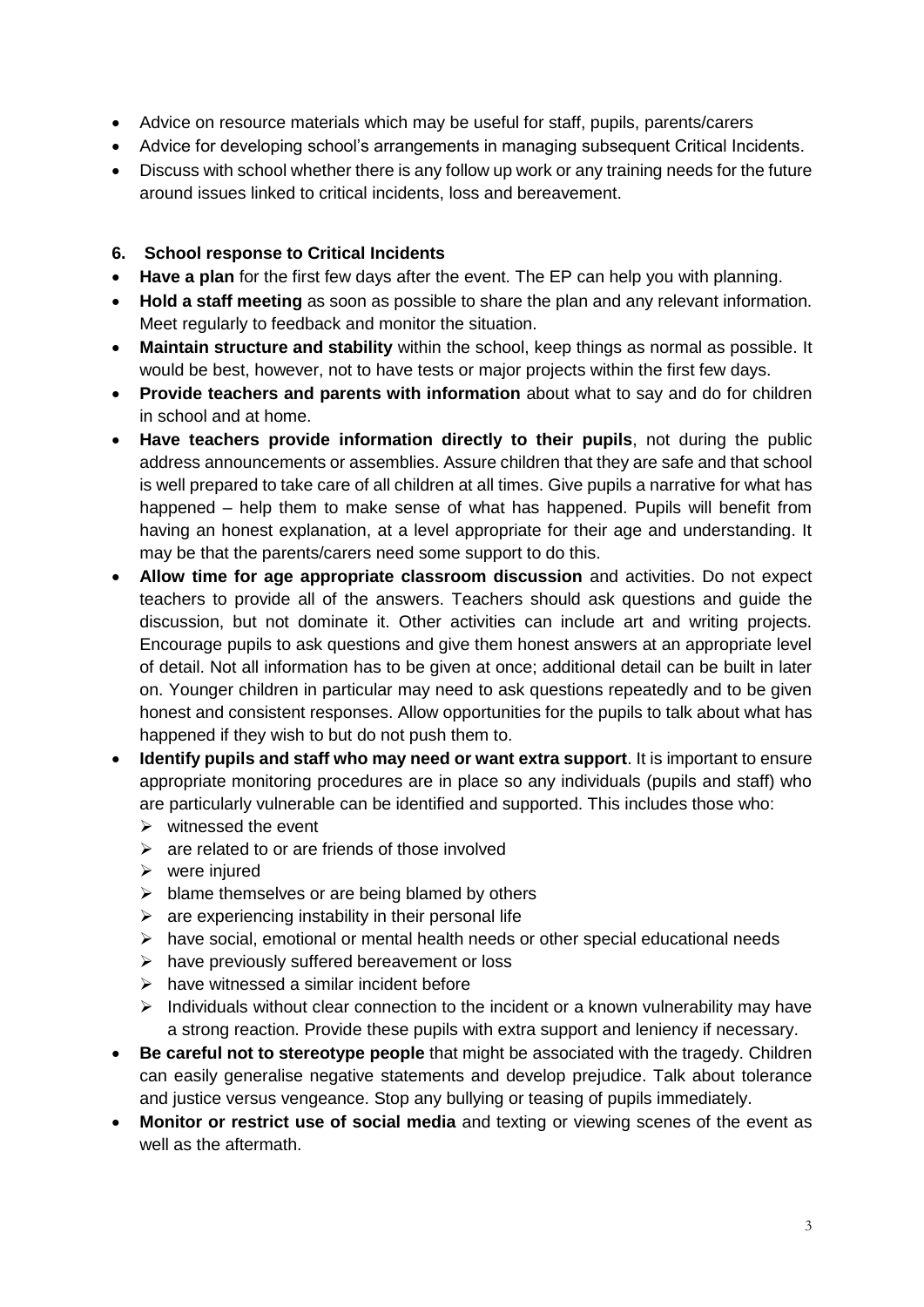# **7. Support for school staff to support pupils**

School staff play an important role in supporting pupils to cope with, and recover from, an incident. However they should not be expected to perform an ongoing counselling role. If additional individualised support is needed for a pupil, then staff should discuss this with the parent/carer and seek advice from trained specialists. Helpful guidance and assistance for school staff and parents/carers is available from:

| <b>Child Bereavement UK</b>                                                                                                                    | https://childbereavementuk.org/                                                   | Helpline: 0800 02 888 40 |
|------------------------------------------------------------------------------------------------------------------------------------------------|-----------------------------------------------------------------------------------|--------------------------|
| Winstons Wish                                                                                                                                  | www.winstonswish.org/                                                             | Helpline: 08088 020 021  |
| <b>Cruse Bereavement Care</b>                                                                                                                  | https://www.cruse.org.uk/                                                         | Helpline: 0808 808 1677  |
| Samaritans. (They provide<br>a step-by step programme<br>to support schools recover<br>suspected<br>from<br><sub>or</sub><br>attempted suicide | https://www.samaritans.org/your-<br>community/samaritans-<br>education/step-step/ | Helpline: 0808 168 2528  |
| Local faith groups                                                                                                                             |                                                                                   |                          |

# **8. Support for school staff**

Coping with critical incidents can be extremely stressful and emotionally draining and school staff need support if they are to be effective in caring for their pupils. It is important to acknowledge that staff who have been significantly affected by the incident will need to be supported and feel able to opt out of, or step back from, providing direct emotional support for their pupils if and when needed.

A booklet giving information relating to Critical Incident Stress can also be accessed from the EPS.

Staff in need of emotional support can access a 24-hour helpline run by the Education Support Partnership: Webpage: <https://www.educationsupportpartnership.org.uk/>Helpline 08000 562 561.

# **9. Supporting others through loss and bereavement**

- Grief is the response to the loss of someone we love; it is painful but normal *(the range of needs, feelings and responses associated with grieving are outlined below)*.
- You cannot 'fix' the situation for pupils but they may need to be supported through grieving.
- Pupils should be involved in making choices about the support they receive. Often school is the only part of the pupil's life that remains 'normal' and young people should be asked about what they need and clear plans for any alternative arrangements should be agreed.
- Keep communicating with the child and family and ensure the relevant staff are involved.
- Look and listen watch out for changes in behaviour and attitude.
- Grief will be re-visited over time so it is important to be aware of significant dates, events and the impact of the grief at different developmental stages.
- Look after yourself to be of help to others you must take care of yourself.
- **School cannot do it all…but can be part of a vital network of support**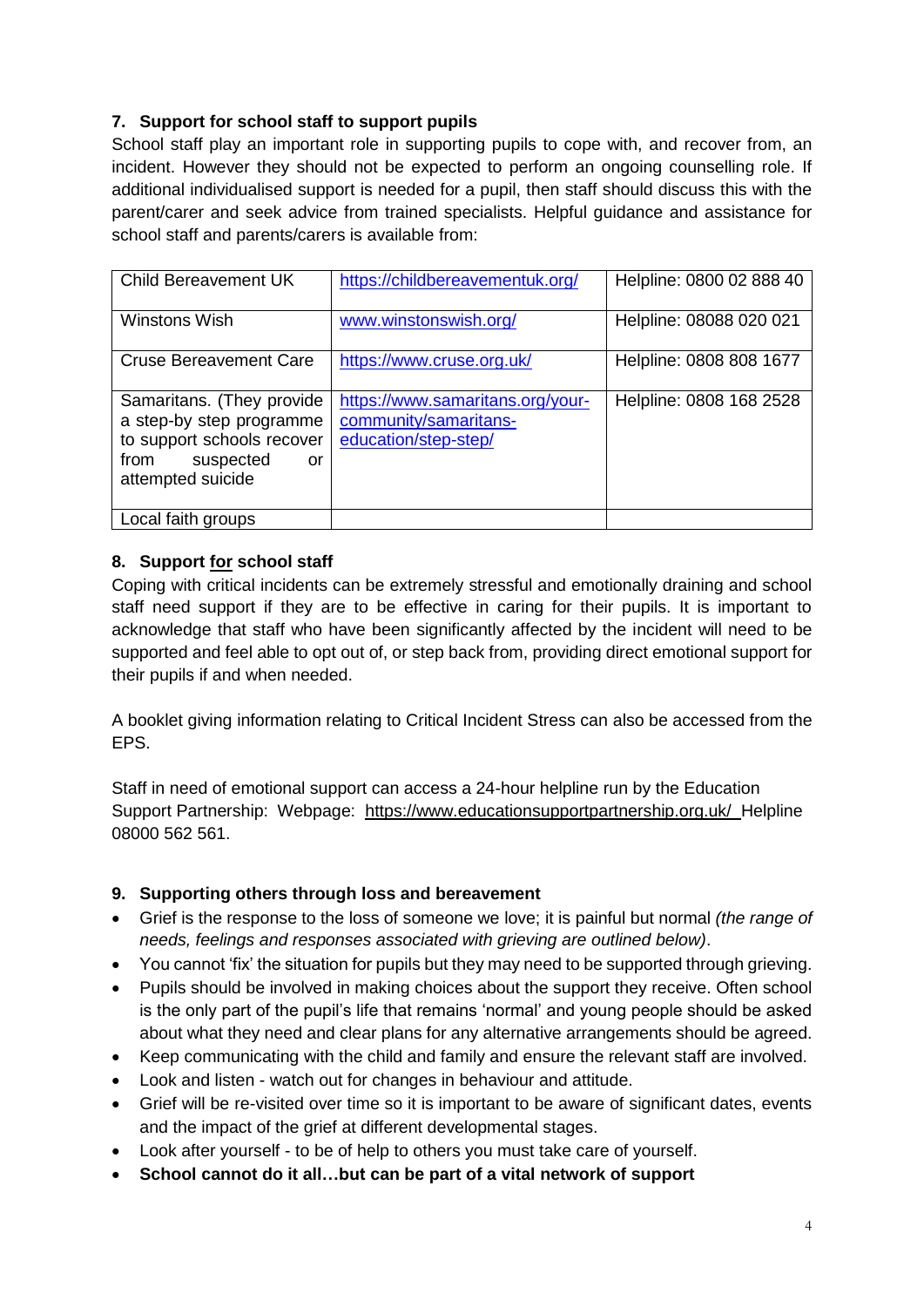# **10. Stages of Grief**

| <b>Stages of</b><br>Grief                | <b>Needs</b>                                     | <b>Feelings</b>                                        | Responses/<br><b>Behaviour</b>                                                    | <b>Types of</b><br><b>Support</b>                                       |
|------------------------------------------|--------------------------------------------------|--------------------------------------------------------|-----------------------------------------------------------------------------------|-------------------------------------------------------------------------|
| Shock,<br>disbelief,<br>numbness         | Warmth,<br>clothing,<br>comfort                  | Sad, lonely,<br>numb, scared                           | Quiet,<br>withdrawn or<br>tearful                                                 | 1:1 listener<br>Comforter<br>eg teddy, quiet<br>space                   |
| Upset, crying,<br>sadness                | Security,<br>comfort, love<br>and attention      | Upset, sad,<br>desperate, not<br>understood,<br>scared | Tearful, moody,<br>seeks attention<br>and/or comfort,<br>unable to<br>concentrate | 1:1 support,<br>trusted group<br>support, a place<br>of sanctuary       |
| Loss of<br>appetite,<br>sleep, interests | Food/drinks,<br>health                           | III, tired,<br>disinterested,<br>listless              | No lunch, sleepy,<br>snappy, ill tempered                                         | Check out,<br>encourage<br>drinks,<br>eat small<br>amounts              |
| Anger, regret,<br>guilt                  | Security, self<br>esteem                         | Angry, snappy,<br>spiteful, hurt                       | Angry outbursts,<br>destructive                                                   | Space to talk,<br>time to write/<br>draw, pillow to<br>hit, 1:1 support |
| Acceptance                               | Self-worth, to<br>be wanted, time<br>with others | Calmer,<br>happier,<br>able to cope                    | Able to work,<br>join in,<br>concentrate                                          | Friends, staff to<br>share happy<br>memories                            |
| Letting go and<br>moving on              | Security,<br>attention                           | Involved, back<br>on form, happy                       | Able to support<br>others                                                         | When needed,<br>especially<br>anniversaries                             |